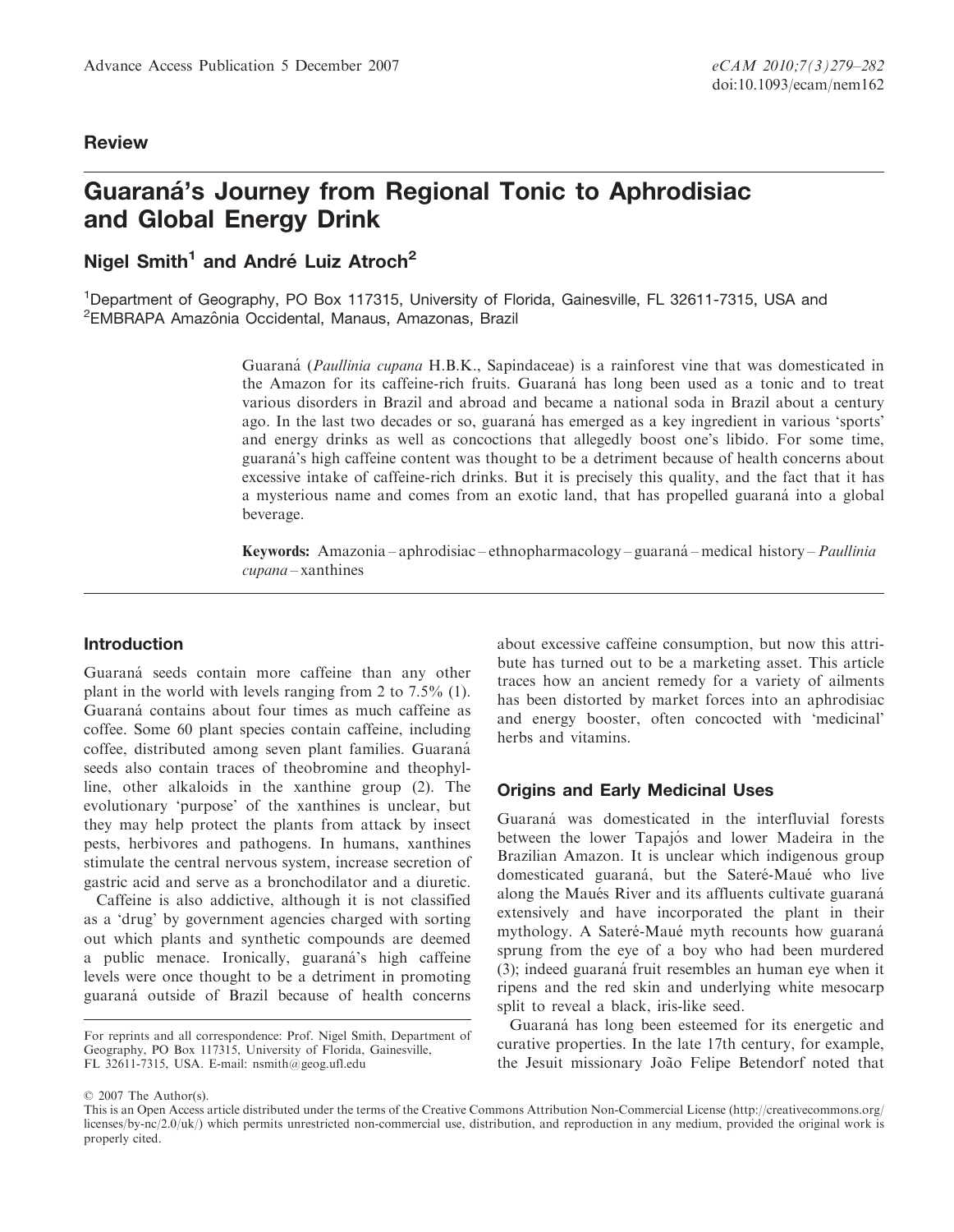the Sateré-Maué (then known as the Andirazes) valued guaraná as much as Europeans did gold because the drink gave them 'so much energy, that when hunting, they could go from one day to the next without feeling hungry' (4). Father Betendorf noted that guaraná was drunk to diminish fevers and cure headaches, and also served as a powerful diuretic. On the latter he remarked that 'With respect to its reputation for provoking the need to urinate, I can personally testify.'

During the colonial period, guaraná was sold variously as a fortifier, stimulant, tonic, antidote to fever, a preventive against hardening of the arteries and to treat migraines. Guaraná was deemed especially effective in treating diarrhea and dysentery (5,6). But as with any product, overindulgence can trigger problems. Over two centuries ago, Francisco Xavier Ribeiro de Sampaio, a Brazilian judge, warned that excessive drinking of guaraná can lead to insomnia and even impotence (7). In the middle of the 18th century while visiting Santarém along the middle Amazon, the fourth Bishop of Belém, Dom João de São José de Queirós da Silveira greatly appreciated guaraná but warned that excessive consumption could lead to insomnia or dizziness (8).

# Cultivation and Processing

Guaraná is grown on small and large farms, either as a monocrop or alongside other crops. Guaraná is harvested by hand in the dry season. If the entire fruit bunch is ripe, it is either snipped off with scissors or small pruning shears, or broken off manually. If only a few berries are ripe, they are picked individually. The guaraná fruits are then placed in a basket and carried back to the home. Before roasting the seeds, the red skin must be removed. The fruits are skinned by hand, left to soak in water, or simply stored for several days until the skin softens.

On small farms in the Maués watershed, guaraná seeds are roasted on a griddle, preferably of clay to reduce the chances of burning. Clay griddles are about two meters in diameter and are made at various households along the Maués and some of its affluents, wherever suitable clay is found. Guaraná seeds are roasted in an open-sided hut, but it is hot work and it takes several hours. Women roast guaraná in Sateré-Maué society; they periodically stop stirring the seeds to pick some up and smell them to see if they are ready to come off the griddle. The toasted seeds are then pounded in a wooden mortar, mixed with water and then molded into cylinders (bastão) before drying in the sun. They are then smoked in specialized huts for several weeks to impart a unique flavor. The smoked cylinders last up to a year, whereas powdered guaraná loses some of its flavor after a few months (9). Industrial plants grind the roasted beans with machinery similar to that used for processing coffee.

# Evolution of Guaraná Beverages in Brazil

To prepare the traditional guarana<sup>'</sup> beverage, the hard cylinder is grated with the bony tongue of the pirarucu (Arapaima gigas), one of the largest fish in the Amazon, or a small piece of flat rough stone, such as sandstone (10). The powder either collects on a piece of paper or falls directly into a calabash gourd containing water. The Sateré-Maué call the tan-colored guaraná drink  $\epsilon$ apó (11). In Sateré-Maué culture, only women prepare guaraná for drinking, whereas among non-indigenous folk, both men and women grate the cylinders. For more formal occasions, the Sateré-Maué use a small, hour glassshaped stand (patuai), fashioned from forest vines, to support the calabash bowl when grating guaraná. The host and guests then pass the bowl around and periodically place it back on the stand. Urban and rural folk in the Maués watershed typically take guaraná upon rising and wait an hour or two before a breakfast of black coffee and crackers or bread.

Guaraná was transformed from an elixir and home-prepared beverage to a mass-produced soda in the early 20th century. The emergence of ice-making machines further propelled the soda industry in Brazil and elsewhere in the early 1900s. São Paulo-based Antarctica that merged in 1999 with Brahma to form AmBev and was in turn purchased by InBev, a Belgian company, in 2003, introduced carbonated guaraná to Brazilians in 1909. At first, guaraná soda was sold mainly in southern Brazil, but many independent bottlers began making their own versions all over Brazil. In the Brazilian states of Amazonas and Bahia, guaraná pushups became popular among poorer folk in urban areas as soon as refrigeration became widespread in the mid-20th century known as dindin or chopp.

### Emergence of Guaraná as an Aphrodisiac

In the last decade or so, guaraná carts have begun appearing in some street markets in the Brazilian Amazon, such as Belém, Abaetetuba, Manaus and Manacapuru. Such carts sell guaraná beverages prepared in a blender with crushed ice. The formula for the energy drink varies among vendors, but generally contains nuts, such as cashew, peanuts or Brazil nuts, powdered milk, aphrodisiac roots or barks and guarana<sup>p</sup> powder or syrup. Some add fruit, such as avocado or raw quail eggs. Guaraná smoothies prepared on ambulant carts as well as in some cafés in the Brazilian Amazon are uplifting and fulfilling, similar in texture and effect to a frappuccino served in espresso cafés in North America.

One company has also employed guaraná in a concoction with 'love herbs for good staying power'. It contains a 'mixture of exotic South American herbs', including damiana (Turnera diffusa Willdenow et Schultes; a Central American herb used to make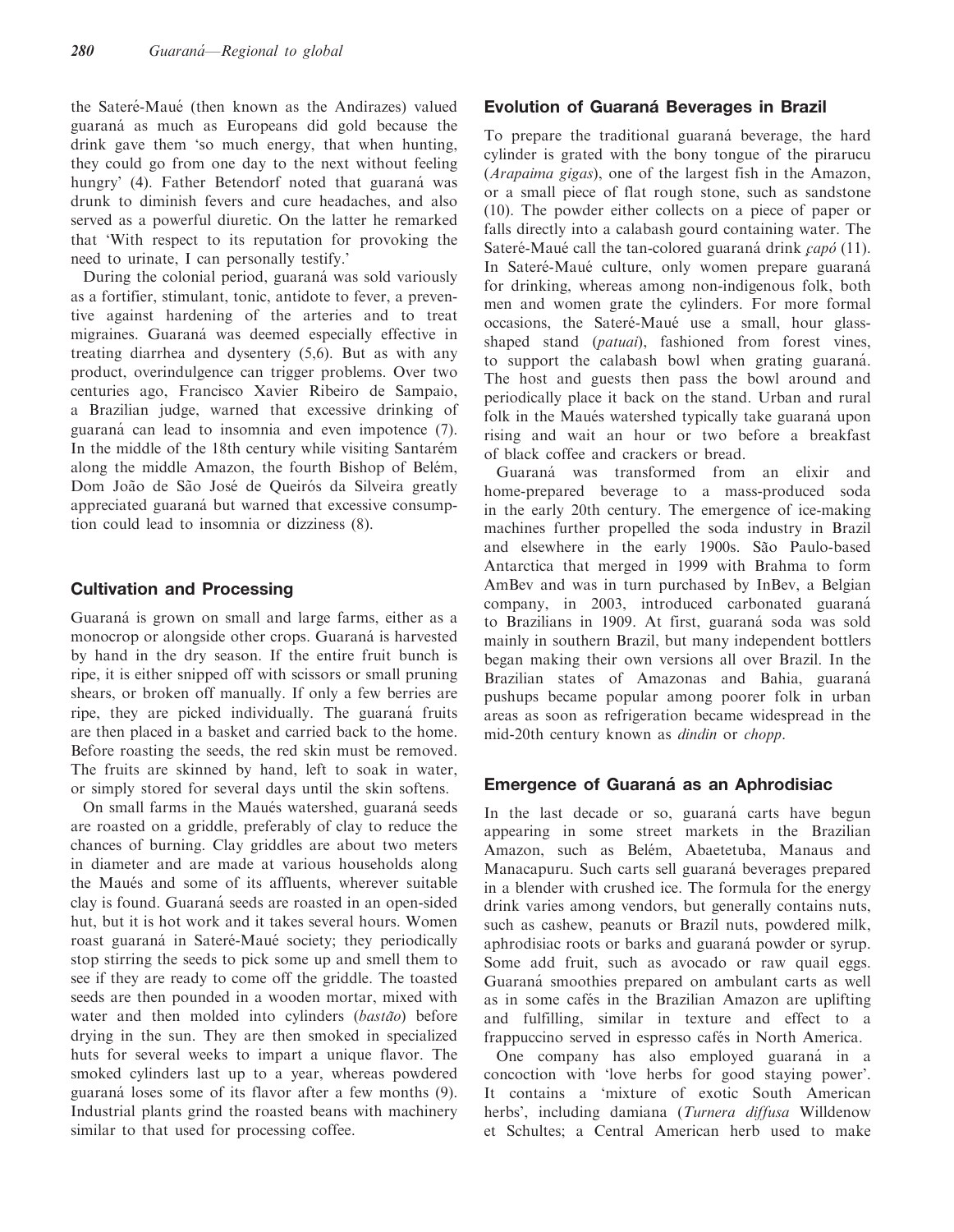aphrodisiac beverages), schizandra (Schisandra chinensis (Turcz.) Baill; a vine from northeastern China and Japan thought to have immune-enhancing properties), guaraná, and maté *(Ilex paraguayensis* A. St.-Hil.), a temperate to subtropical tree in South America with leaves used for making a tea (12).

# Energy Drinks and the Globalization of Guaraná

Energy drinks, which often contain guaraná, have emerged as a boom sector in the global soda industry. The fact that the boom in guaraná-containing drinks has not spurred much increase in the area devoted to the crop is one indication that beverage manufacturers are being quite parsimonious in the amount of guarana<sup>t</sup> they are using in their products. The state of Amazonas in Brazil typically produces only 700–800 tons of guarana<sup>c</sup> seeds a year with little noticeable upward trend. The Brazilian Amazon is responsible for roughly a third of the guarana<sup>'</sup> produced in Brazil, so national production is less than three thousand tons of dried guaraná seed a year. The globalization of guaraná beverages is thus not benefiting the Amazon much as has happened in the past with other booms, such as rubber extraction in the late 19th century and early 20th century.

Dozens of new energy drinks containing guaraná are reaching the shelves of supermarkets, gas stations and convenience stores every year. Both multinational corporations and small, independent companies have ventured into the fray. Many of the names given the guarana´-containing beverages evoke energy. Indeed, the label on one drink claims that for indigenous peoples guaraná 'was a primal source of energy from the Amazon jungle'.

The formula of energy drinks with guaraná varies between product lines and even over time with the same product name, but usually contains one or more of the following plants: gingko biloba, ginseng, maté, Echinacea (taken by some in the belief that it prevents or reduces the severity of colds) and yohimbe (Pausinystalia yohimba Pierre ex Baille). Other ingredients range from bee pollen to fruit juices, arginine (a non-essential amino acid that allegedly boosts the immune system and promotes muscle growth), zinc and creatine (a dietary supplement taken by some to increase muscle mass).

#### Medical Concerns

The dramatic increase in beverages containing guaraná and other sources of caffeine has stirred some concern in the medical community. Already some young people have been admitted to emergency rooms suffering from overdoses of caffeine after overindulging. The increased consumption of caffeine beverages and pills is a symptom of modern life which leaves insufficient time for a good night's sleep. Moderate consumption of drinks containing caffeine might alleviate drowsiness for a while, but it cannot replace the need for sleep. Little evidence suggests that caffeine intake boosts performance in sports or in the bedroom. Proper hydration and adequate rest as well as paying attention to diet and regular exercise are likely to prove more helpful.

Guaraná is known to help stave off hunger and it is used by people trying to lose weight. But almost all energy drinks with guaraná as one of the ingredients also contain large amounts of high fructose corn syrup, a sure sign that the beverages are not particularly healthy and may lead to weight gain when taken on a regular basis. Only a few of the energy drinks containing guaraná have diet versions. Guaraná powder contains negligible calories but is bitter. Most people who consume guaraná products outside of the traditional area of consumption are drinking highly sugared beverages. Improved eating habits and increased exercise as part of a transformed life style are better bets for keeping the weight off.

### Prospects for Guaraná

Sales of products containing guaraná are likely to continue soaring in spite of some medical concerns. The stimulating effects of guarana<sup>'</sup> are longer lasting than coffee because the caffeine in guarana<sup>'</sup> apparently binds with tannins (16). Guaraná also has the luster of an exotic rainforest vine with a long history of use as a medicinal plant. Curiously, guaraná was consumed in the United States and Europe in the 18th and 19th century, and then dropped from the pharmacopeias in those regions until the late 20th century when it re-emerged in carbonated energy drinks, aphrodisiac concoctions and stay alert pills. The success of such guaraná products may provide momentum for soda manufacturers to launch guaraná soda in industrial nations, perhaps with a stronger concentration of syrup typical of the robust sodas produced by local companies in Manaus, Brazil.

#### **References**

- 1. Beck HT. Caffeine, alcohol, and sweeteners. In: Prance GT (ed). The Cultural History of Plants. New York: Routledge, 2005, 173–90.
- 2. Pizza C, Rastrelli L, Totaro K, De Simone F. Paullinia cupana (guarana´) determinazione degli alcaloidi xantinici per la valutazione della qualitá di prodotti base di guaraná. In: Il Guaraná degli Indios Sateré-Maué, Istituto Italo-Latinoamericana, Rome: Serie Scienza 13, 1999, 13–22.
- 3. Pereira N. Os Índios Maués. Organização Simões, Rio de Janeiro, 1954.
- 4. Betendorf JF. Chronica da missão dos padres da Companhia de Jesus no Estado do Maranhão. Revista do Instituto Historico e Geographico Brazileiro 1909;72:1–682.
- 5. Steinen, K von den. Durch Central-Brasilien: Expedition zur Erforschung des Shingú im Jahre 1884. Brockhaus, Liepzig, 1886.
- 6. Castelnau, F. Expedition dans les Parties Centrales de l'Amérique du Sud, de Rio de Janeiro à Lima, et de Lima au Pará, pendant les Années 1843–1847. Vol. 2, Paris: Bertrand, 1850.